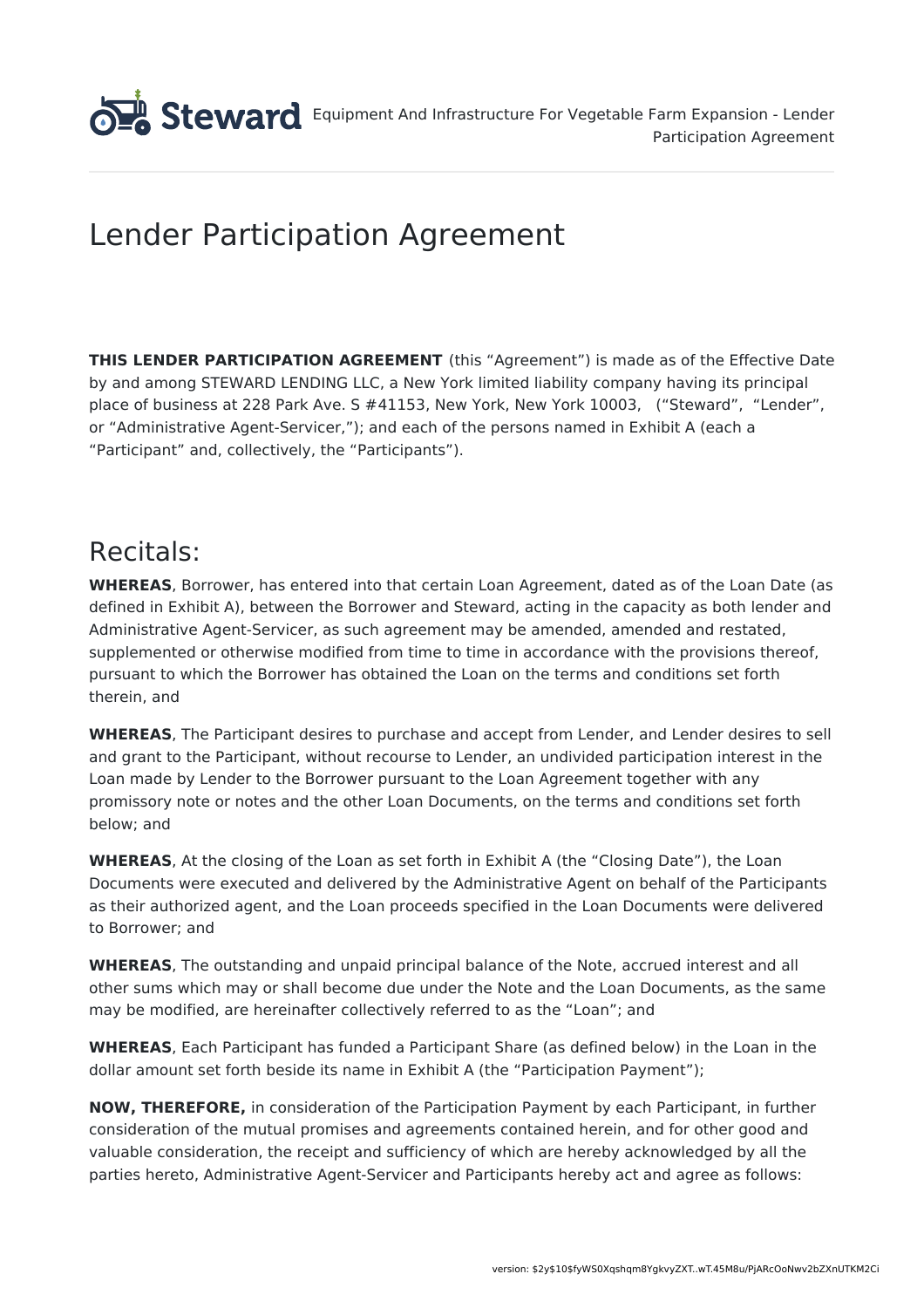# Definitions:

All other capitalized terms not otherwise defined herein have the meanings ascribed to them in the Loan Documents.

"Administrative Agent-Servicer" means Steward Lending LLC.

"Affiliate" means, with respect to any Person, any other Person who controls, is controlled by, or is under common control with such Person.

"Borrower" means the legal entity as set forth in Exhibit A that is the maker and payor of the Promissory Note.

"Borrower's Information" means the type of legal entity, the state of formation, address, and contact information as set forth in Exhibit A,

"Effective Date" means the effective date of this Agreement as set forth in Exhibit A.

"Lender" means Steward Lending LLC.

"Loan" means the loan of funds evidenced by the Loan Agreement.

"Loan Agreement" means the loan agreement between Lender and Borrower, forming part of the Loan Documents.

"Loan Date" means the date of the Loan Agreement as set forth in Exhibit A.

"Loan Documents" mean the Loan Agreement and Promissory Note, evidencing the Loan from Lender to Borrower and attached hereto as Exhibit B.

"Originator" means Steward Lending LLC.

"Participant" means the individuals or entities participating in the Loan as set forth in Exhibit A.

"Participant Share" means that percentage of the Loan each Participant has agreed to fund pursuant to this Agreement as set forth in Exhibit A.

"Participation Payment" means the amount funded as a Participant Share in the Loan in the dollar amount set forth beside its name in Exhibit A.

"Participation Rate" means the rate of interest payable on the Loan to Participant by Administrative Agent-Servicer.

**1. Loan Documents.** Administrative Agent-Servicer hereby represents to each Participant as follows:

(a) Administrative Agent-Servicer has provided to Participant true, correct, fully executed and complete copies of each of the Loan Documents;

(b) the Loan Documents have not been modified, amended or terminated;

(c) the original principal amount of the Loan is as set forth in Exhibit A.

**2. Participant Share.** Each Participant's "Participant Share" is defined as such Participant's Participation Payment divided by the original principal amount of the Loan, expressed as a percentage (%).

**3. Appointment of Administrative Agent-Servicer, Exclusive Rights and Remedies of**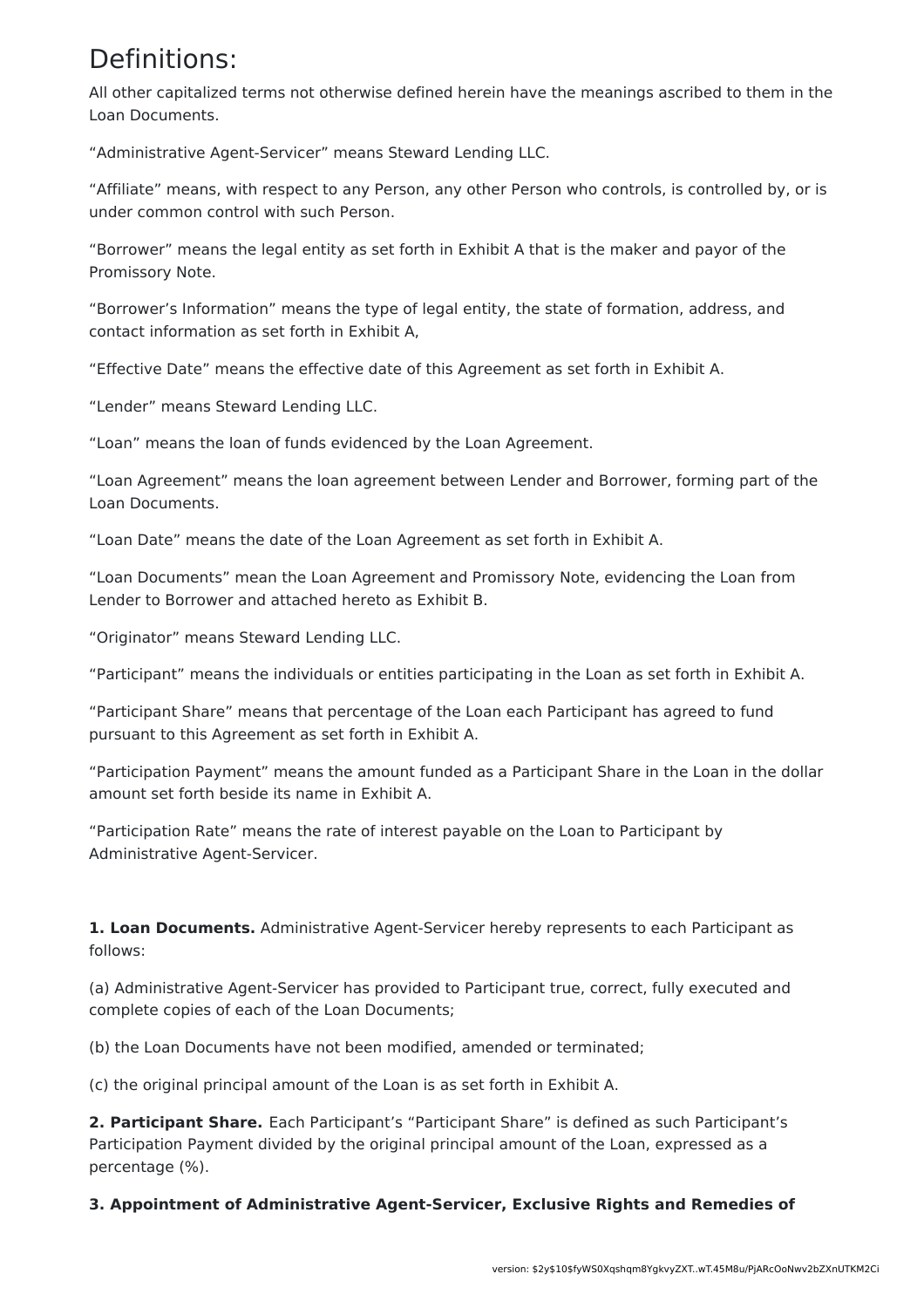**Administrative Agent-Servicer.** Administrative Agent-Servicer shall have, throughout the life of the Loan, complete supervisory responsibility with respect to the administration and servicing of the Loan and has sole discretion as to enforcement of collection and the institution and prosecution of foreclosure or similar proceedings.

**4. Payments to Participants.** Administrative Agent-Servicer shall facilitate payments from the Borrower to each Participant. Administrative Agent-Servicer will promptly pay to the Participant an amount equal to the Participant's share of each amount received and applied by the Administrative Agent-Servicer in payment of principal of, or interest on, each Loan, such share to be (i) in the case of principal, the related Participation Percentage thereof, (ii) in the case of interest, the Participation Percentage of the interest on the unpaid principal amount of the Loan, computed at the related Participation Rate for the period for which such interest was paid (or, if the related Loan Participation has been outstanding for a shorter period, for such shorter period); provided that, if the amount of interest so received and applied is less than the interest on such unpaid principal amount computed at the stated Participation Rate therefor for the period for which such interest was paid, then the amount payable under this clause (ii) shall be reduced proportionately

**5. Payments Generally.** All payments by the Administrative Agent-Servicer to the Participant shall be made in U.S. dollars via the Steward Platform to the Participant's account as specified in the terms and conditions of the Steward Platform. All payments to the Administrative Agent-Servicer by the Participant shall be made in U.S. dollars via the Steward Platform. The Administrative Agent-Servicer may, but shall not be obligated to, apply any amounts due and payable by it to the Participant to and in satisfaction of any amount then due and payable by the Participant hereunder to the Administrative Agent-Servicer.

**6. Possession of Loan Documents.** Administrative Agent-Servicer shall continue to hold the original Note and original Loan Documents and shall retain full authority to act as the sole contact on behalf of the Participants with the Borrower with regard to the Note and the Debt and in the administration of the Loan. In particular but not by way of limitation, Administrative Agent-Servicer shall have the exclusive right to review and approve all submittals made by Borrower with regard to the items required by the Loan Documents.

### **7. Certain Powers of Administrative Agent-Servicer.**

(a) The Administrative Agent-Servicer may, without the Participant's consent, give or withhold its agreement to any amendments of the Loan Documents or any waivers (including, without limitation, waivers of conditions precedent) or consents in respect thereof, or exercise or refrain from exercising any other rights or remedies which the Administrative Agent-Servicer may have under the Loan Documents or otherwise (and the sale or granting of any Loan Participation by the Administrative Agent-Servicer shall not limit or otherwise affect its discretion in respect of any of the foregoing); provided that, subject to the provisions of the Loan Documents, the Administrative Agent-Servicer will not, without the consent of the Participant, agree to (i) reduce the principal of the Loan or reduce the interest rate thereon below the related Participation Rate; (ii) extend the term of the Commitment; (iii) extend any stated payment date for the payment of any principal of, or interest on, the Participated Loans.

(b) In the event that the Administrative Agent-Servicer requests the consent of the Participant pursuant to this section and the Participant does not respond within ten (10) business days after delivery of such request (or within the time period specified by the Administrative Agent-Servicer in such request, which period shall in any event be not less than one (1) business day), the Administrative Agent-Servicer, in its sole discretion, may deem that the Participant has given its consent thereto. The Administrative Agent-Servicer will endeavor to inform the Participant prior to agreeing to any other amendment, waiver or consent relating to the Loan Documents; it being understood however that, except as expressly provided in this section, the Lender or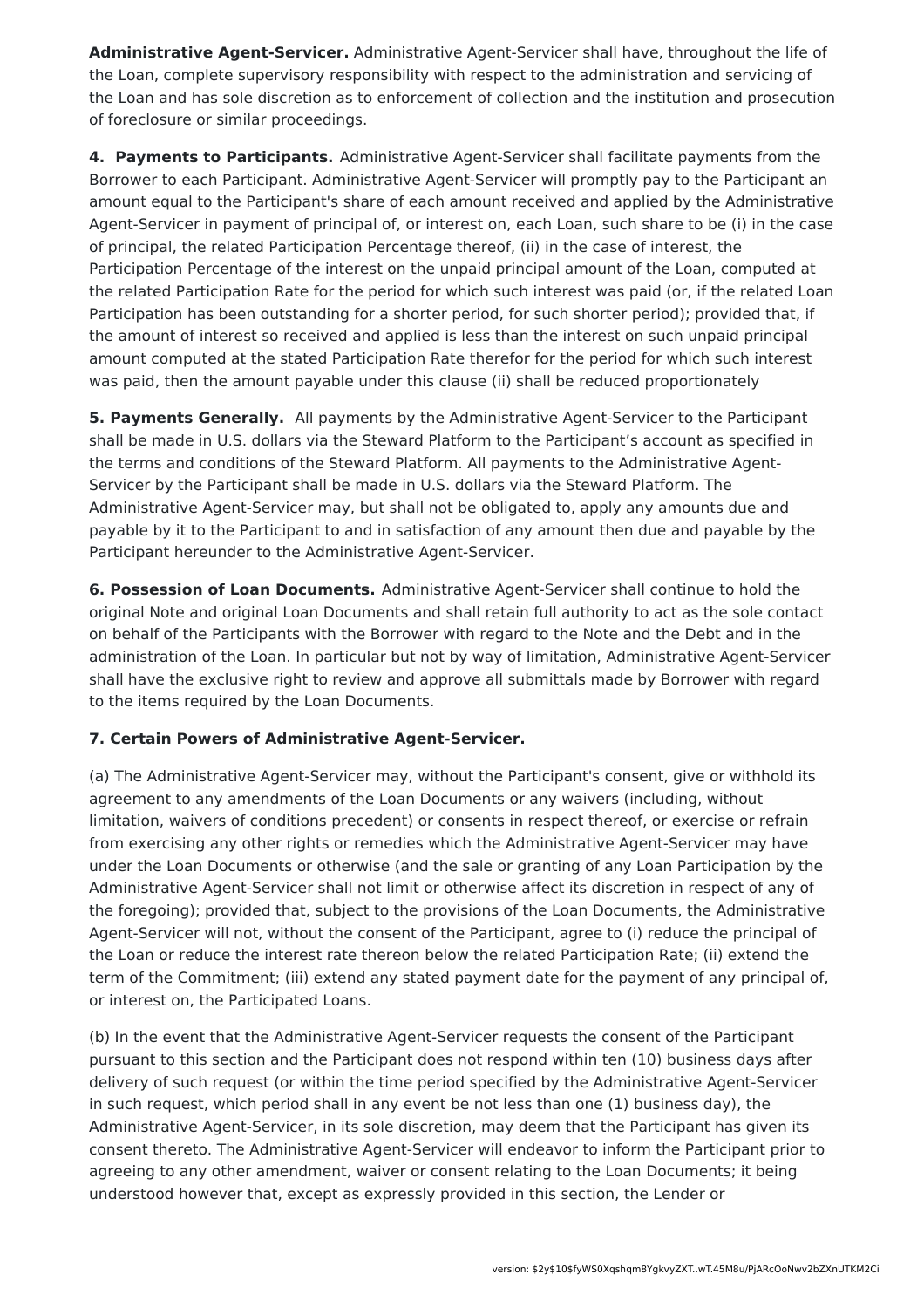Administrative Agent-Servicer shall have sole discretion with respect to the action to be taken.

(c) The Administrative Agent-Servicer will notify the Participant of each executed and delivered amendment, waiver or consent in respect of the Loan Documents, the occurrence of any Event of Default of which the Administrative Agent-Servicer gives or receives written notice to or from any other party to the Loan Agreement, and its exercise of any rights or remedies against the Borrower or any other Loan Party in respect of the Loan Documents.

**8. Standard of Care.** Administrative Agent-Servicer shall not be liable to the Participants for any error in judgment or for any action taken or not taken by them or their respective agents, except for its gross negligence or wilful misconduct. Administrative Agent-Servicer shall exercise the same care in carrying out their respective duties and responsibilities hereunder as each of them exercises for similar loans and shall not have any further responsibility to the Participants. Without limiting the generality of the foregoing, Administrative Agent-Servicer may rely on the advice of counsel concerning legal matters and on any written document it believes to be genuine and correct and to have been signed or sent by the proper Person or Persons.

**9. No Trust Relationship.** Neither the execution of this Agreement, nor any right, duty or obligation of Administrative Agent-Servicer under or pursuant to this Agreement, is intended to be or create, and none of the foregoing shall be construed to be or create, any express, implied or constructive trust relationship between the aforenamed parties and any Participant. Each Participant hereby agrees and stipulates that none of the aforenamed parties is acting as trustee for such Participant with respect to the Loan, this Agreement, or any aspect of either, or in any other respect.

**10. Costs and Expenses.** The parties hereto acknowledge and agree that under the Loan Documents, Borrower must pay all out-of-pocket expenses incurred by Administrative Agent-Servicer, in its capacity as such, and by the Participants in connection with the Loan. Without limiting the generality of foregoing, the parties hereto acknowledge and agree that, with the exception of the fee payable for servicing the Loan pursuant to this Agreement, Borrower is responsible for all fees and expenses incurred in the procuring, making and enforcement (including upon default) of the Loan, including, without limitation, the reasonable fees and disbursements of the Administrative Agent-Servicer's, taxes and loan extension or other fees, if any. In the event that Borrower does not timely pay all of the above-described Loan-related expenses, the principal amount of the Loan shall be increased to the extent of such expenses, and the expenses shall not be passed to the Participants.

**11. Books and Records.** Administrative Agent-Servicer shall maintain such books of account and records relating to the Loan as it maintains with respect to other loans of similar type and amount, which books of account and records shall clearly and accurately reflect the Participant Share of each Participant. Participants, or their agents, may inspect in electronic format, such books of account and records upon reasonable notice.

**12. Default by Borrower.** Upon the occurrence of any event of default under the Loan, Administrative Agent may accelerate payment under the Loan and/or under any note or notes evidencing the Loan, and shall institute such legal proceedings and take such other actions ("Enforcement Actions") as are in its opinion necessary and appropriate to collect the Debt then due under the Loan, to enforce the security therefor, and to protect and preserve the respective rights and interests of Lender and the Participants. If Lender and Participants are unable to recover from Borrower the entire amount of fees, costs and expenses of all Enforcement Actions, then each Participant shall contribute to such portion as is not recovered from Borrower, ratably in accordance with its Participant Share.

**13. Bankruptcy or Insolvency of Administrative Agent-Servicer.** Upon Administrative Agent-Servicer's failure, insolvency and/or ceasing to do business, or in the event that all or a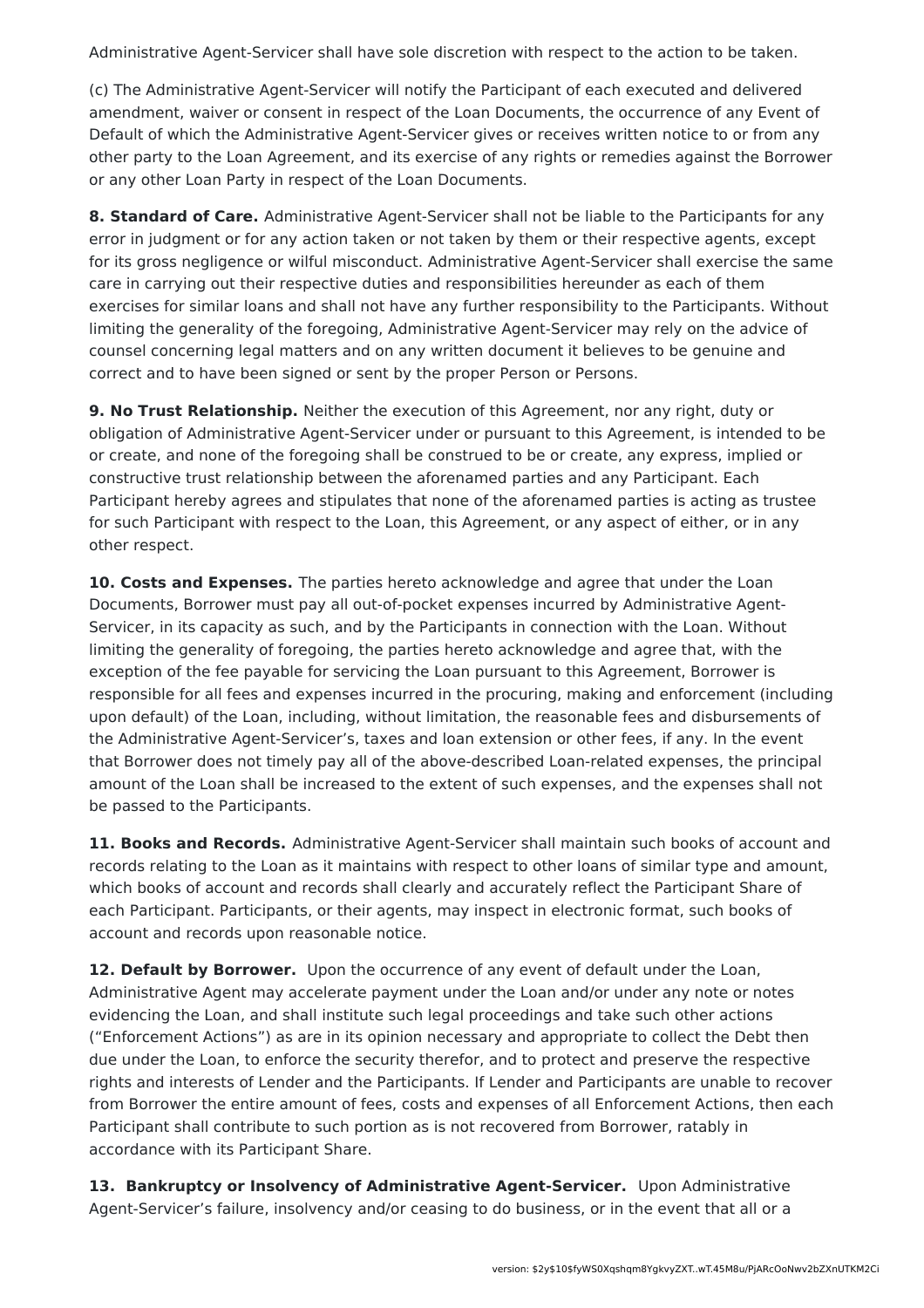substantial portion of its assets are placed in the hands of a receiver or a trustee, and such status continues for a period of 30 days, or should it make an assignment for the benefit of creditors or be adjudicated bankrupt; or should it or any creditor of Administrative Agent-Servicer institute any proceedings under the Bankruptcy Act or any amendment thereto wherein Administrative Agent-Servicer is the debtor, then the following actions shall be taken as promptly as possible:

(a) (i) Administrative Agent-Servicer shall promptly forward the originals of the Loan Documents (including, without limitation, the original of the Note evidencing the Loan and all other Loan Documents) to the Person whom Participants designate as their representative for such purpose, together with such other documents, files and records as may be necessary, in the opinion of the Participants other than Administrative Agents-Servicer and their counsel, to permit the Participants to institute appropriate collection and/or foreclosure proceedings under the Loan and/or against the collateral securing the Loan; (ii) Administrative Agent-Servicer shall further turn over any secured collateral in its possession to the Participants for their mutual benefit; (iii) Administrative Agent-Servicer additionally agrees to join in any demand letter or other communications forwarded by the other Participants to Borrower and/or to any co-makers, guarantors or endorsers under the Loan; and (iv) and further agrees to execute such additional documents in favor of the Participants as may be deemed to be necessary and proper by the Participants and their counsel to permit the Participants to foreclose against collateral securing the Loan, if any, under applicable state law procedures.

(b) A majority of the Participant Shares held by Participants shall have the right, acting in concert, to exercise, and shall exercise, all powers granted to Administrative Agent-Servicer under the Loan Documents.

**14. Certain Rights of Participants.** Notwithstanding anything to the contrary stated in any other term or provision of this Agreement, each Participant shall have the right at its sole discretion to decline to join in the other Participants' Enforcement Actions, in which event the declining Participant shall not share in any of the monetary proceeds or any other things of value awarded to those Participants who joined in the Enforcement Actions.

**15. Certain Representations and Warranties.** Each Party hereto represents and warrants to each other party as follows: (a) the execution and delivery of, and performance of its obligations under, this Agreement are within its power and have been duly authorized by all necessary corporate and other action by it; (b) the execution and delivery of, and performance of its obligations under, this Agreement are in compliance with all applicable laws, rules and regulations and do not conflict with nor constitute a breach of its charter or by-laws or any agreements by which it is bound, and does not violate any judgment, decree or governmental or administrative order, rule or regulation applicable to it; (c) no approval, authorization or other action by, or declaration to or filing with, any governmental or administrative authority or any other Person is required to be obtained or made by it in connection with the execution and delivery of, and performance of its obligations under, this Agreement; and (d) this Agreement has been duly executed by it, and constitutes the legal, valid, and binding obligation of such party, enforceable in accordance with its terms, except as such enforceability may be limited by applicable bankruptcy, insolvency, reorganization, moratorium or other similar laws affecting the rights of creditors generally and general equitable principles (regardless of whether such enforceability is considered in a proceeding at law or in equity). Each Participant that is a state or national bank represents and warrants that the act of entering into and performing its obligations under this Agreement has been approved by its board of directors or its loan committee and such action was duly noted in the written minutes of the meeting of such board or committee, and that it will, if requested to do so by Administrative Agent, furnish Administrative Agent with a certified copy of such minutes or an excerpt therefrom reflecting such approval.

#### **16. Non-recourse Participation.**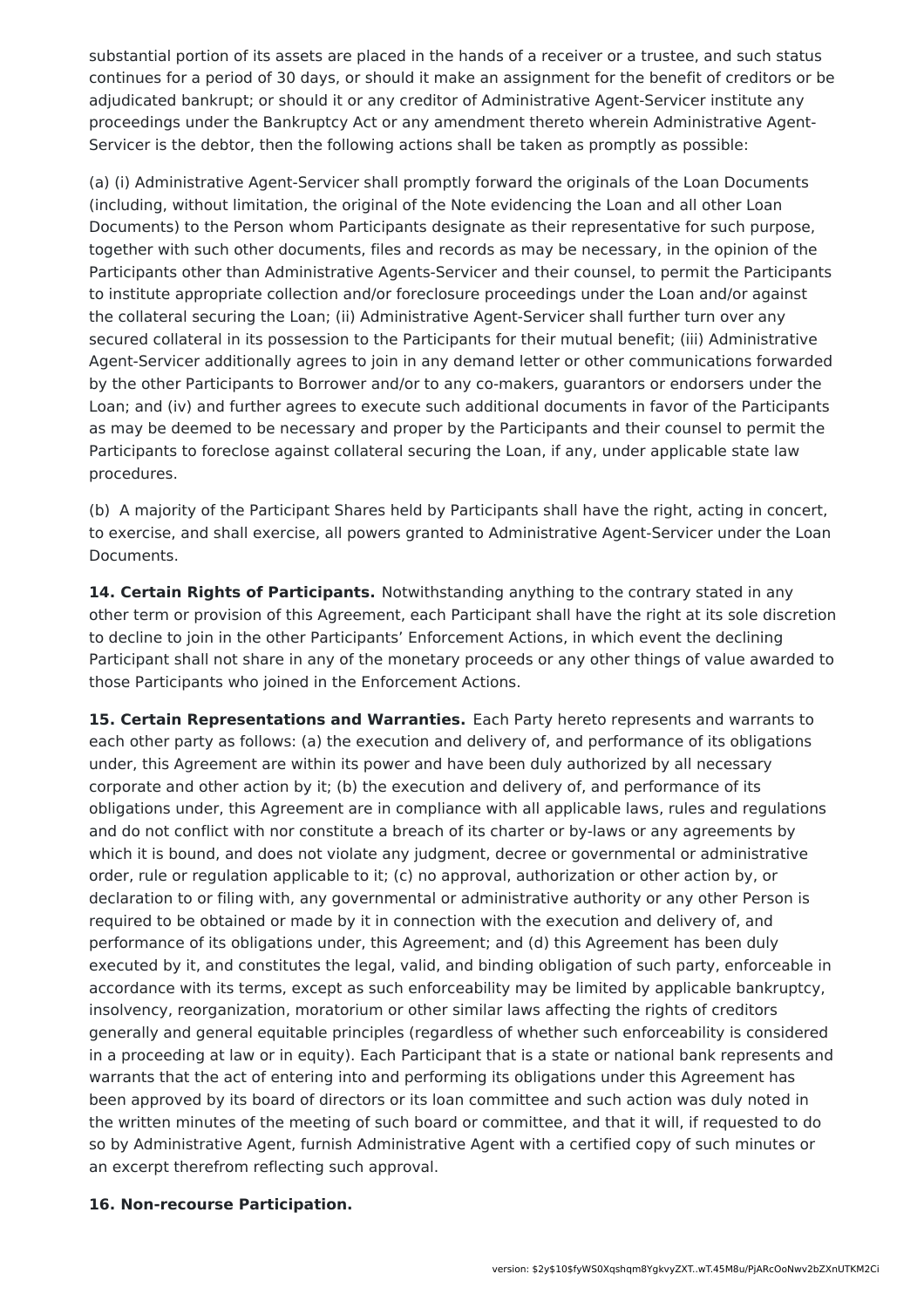(a) The Participation is hereby, and each Loan Participation will be, acquired by the Participant without recourse to the Administrative Agent-Servicer and for the Participant's own account and risk. Administrative Agent-Servicer makes no representation or warranty as to, and shall have no responsibility for (i) the due authorization, execution or delivery of the Loan Documents by the Borrower or any other Person; (ii) the value, legality, genuineness, validity, sufficiency, enforceability or collectability of any Loan, the Loan Documents or any collateral or other support for the Participated Loans; (iii) any representation or warranty made, or the accuracy, completeness, currentness or sufficiency of any information (or the validity, completeness or adequate disclosure of assumptions underlying any estimates, forecasts or projections contained in such information) provided, directly or indirectly through the Administrative Agent-Servicer, by the Borrower or any other person; (iv) the performance or observance by the Borrower or any other person, at any time, whether prior to or after the Effective Date, of any of the provisions of the Loan Documents (or any of the Borrower's or such other person's other obligations in connection therewith); (v) the financial condition of the Borrower or any other person; or (vi) except as otherwise expressly provided herein, any other matter relating to the Borrower or any other person, the Loan or the Loan Documents.

(b) Each Participant acknowledges receipt of true and correct copies of all Loan Documents from the Administrative Agent. Each Participant agrees and represents that in making its decision to acquire a Participant Share independently and without reliance on Administrative Agent-Servicer, it has relied upon its independent review of (a) the Loan Documents, and (b) any information regarding Borrower that it has obtained independently and without reliance on the Administrative Agent-Servicer. Each Participant represents and warrants that it has obtained such information as it deems necessary (including any information such Participant independently obtained from Borrower or others) prior to making its decision to acquire a Participant Share in the Loan. Each Participant further agrees and represents that it has made its own independent analysis and appraisal of, and investigation into, the Borrower's authority, business, operations, financial and other condition, creditworthiness, and ability to perform its obligations under the Loan Documents and has relied on such review in making its decision to acquire an Participant Share in the Loan. Each Participant agrees that it will continue to rely solely upon its independent review of the facts and circumstances related to Borrower, and without reliance upon the Administrative Agent-Servicer, in making future decisions with respect to all matters under or in connection with the Loan Documents and the Loan. The Administrative Agent-Servicer assumes no responsibility for the financial condition of Borrower or for the performance of Borrower's obligations under the Loan Documents. Except as otherwise expressly provided herein, no Participant shall have any duty or responsibility to furnish to any other Participant any credit or other information concerning Borrower which may come into its possession.

**17. Purchase for Own Account; Restrictions on Transfer.** Each Participant represents that it has acquired and is retaining its Participant Share for its own account in the ordinary course of its banking or other commercial lending business, or as part of such Participant's individual investment portfolio, and not with a view to the sale or distribution thereof. Each Participant agrees that it will not sell, assign, pledge, convey, transfer or otherwise dispose of ("Transfer") to any Person, or create or permit to exist any lien or security interest on, all or any part of its Participant Share without the prior written consent of Administrative Agent-Servicer; provided that (a) only the entire Participant Share may be transferred and not a part or parts thereof, (b) the transferee must execute this Agreement and assume all of the transferor's obligations hereunder and execute such documents as the Administrative Agent-Servicer may reasonably require; and (c) if requested by Borrower or Administrative Agent-Servicer, the transferor must deliver a legal opinion, acceptable in form and substance to the Borrower, the Administrative Agent and their respective counsel, that (i) the Transfer will not violate any applicable federal or state laws, rules or regulations, and (ii) no registration or filing with, or approval of, any federal or state governmental authority is required in connection with the Transfer. Upon receipt of this Agreement duly executed by the transferee, the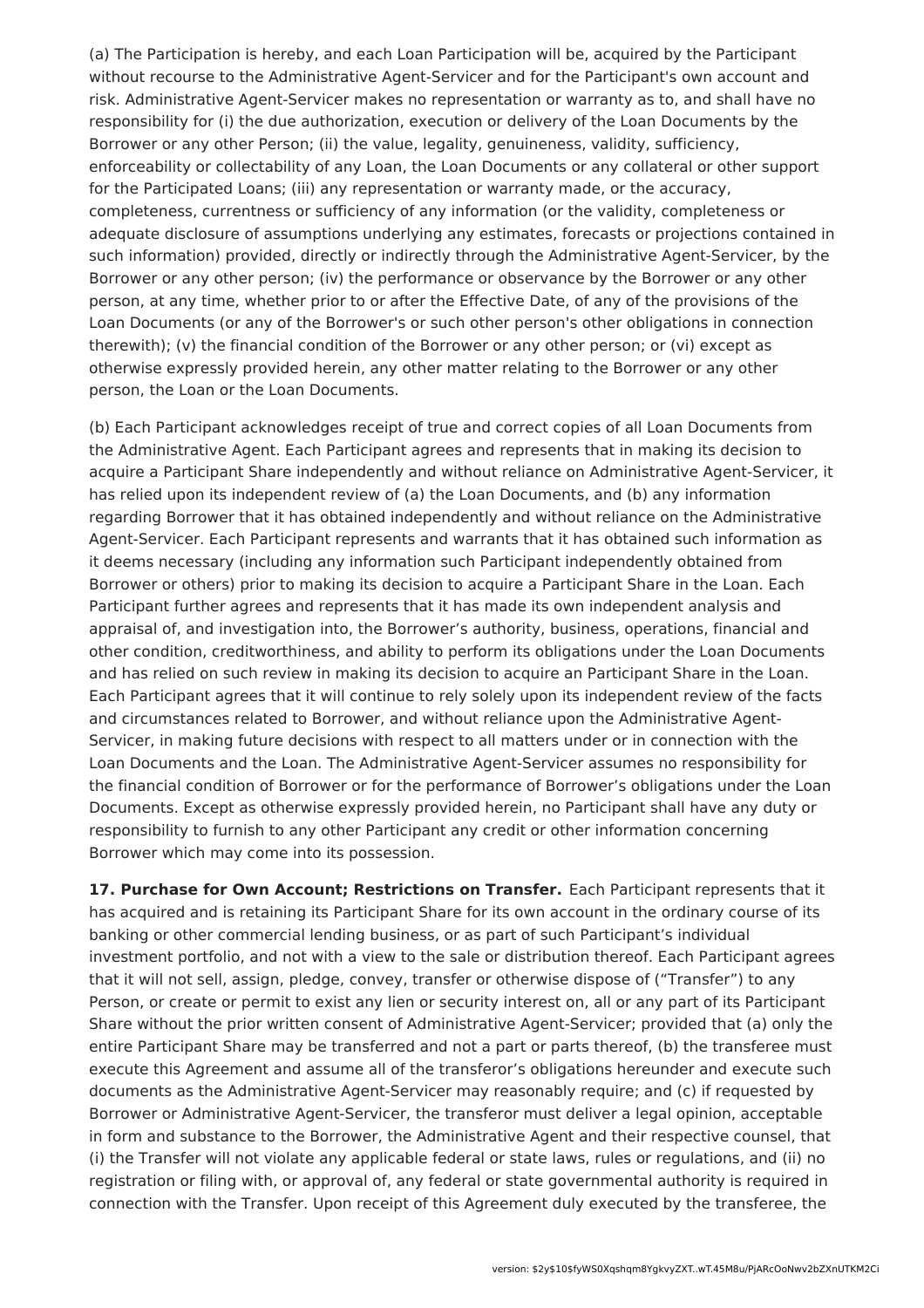assignee of such Transfer shall thereafter be treated as the Participant with respect to the Participant Share subject to the Transfer and shall receive all future payment distributions to which a Participant is entitled, and the assignor and assignee shall make all adjustments and payments between themselves appropriate with respect to such future payment distributions.

**18. Limitation of Liability.** NEITHER ANY PARTICIPANT NOR ANY AFFILIATE OF A PARTICIPANT MAY MAKE ANY CLAIM AGAINST ADMINISTRATIVE AGENT-SERVICER, OR THEIR RESPECTIVE AFFILIATES, DIRECTORS, OFFICERS, EMPLOYEES, ATTORNEYS OR AGENTS FOR ANY SPECIAL, INDIRECT OR CONSEQUENTIAL DAMAGES IN RESPECT OF ANY BREACH OR WRONGFUL CONDUCT (WHETHER BASED IN CONTRACT, TORT, OR OTHERWISE) IN CONNECTION WITH, ARISING OUT OF OR IN ANY WAY RELATED TO THE TRANSACTIONS CONTEMPLATED BY THIS AGREEMENT OR ANY OF THE LOAN DOCUMENTS, OR ANY ACT, OMISSION OR EVENT OCCURRING IN CONNECTION THEREWITH. EACH PARTICIPANT HEREBY WAIVES, RELEASES AND AGREES NOT TO SUE (AND AGREES NOT TO CONSENT TO ANY SUCH SUIT BY AN AFFILIATE) UPON ANY CLAIM FOR ANY SUCH DAMAGES, WHETHER OR NOT ACCRUED AND WHETHER OR NOT KNOWN OR SUSPECTED TO EXIST. IN ADDITION, EACH PARTICIPANT ACKNOWLEDGES AND AGREES THAT NEITHER ADMINISTRATIVE AGENT NOR SERVICER HAS ANY DUTY TO REVIEW OR ADVISE PARTICIPANT WITH RESPECT TO ANY PHASE OF ITS BUSINESS OPERATIONS OR CONDITION, ITS OBLIGATIONS TO PARTICIPANT BEING SOLELY THOSE EXPRESSLY STATED IN THIS AGREEMENT AND THE LOAN DOCUMENTS.

**19. Participants' Indemnification of the Administrative Agent-Servicer.** Each of the Participants agrees to indemnify the Administrative Agent-Servicer, including any successor agent, and their respective directors, officers, employees, agents, professional advisers and representatives ("Indemnified Agency Parties"), to the extent not reimbursed by Borrower, and without in any way limiting the obligation of Borrower to do so, ratably (based on their respective Participant Shares), from and against any and all liabilities, obligations, losses, damages, penalties, actions, judgments, suits, costs, expenses or disbursements of any kind whatsoever which may at any time (including, without limitation, at any time following the payment of the Loan and/or the expiration or termination of this Agreement) be imposed on, incurred by or asserted against the Administrative Agent-Servicer (or any of the Indemnified Agency Parties while acting for the Administrative Agent-Servicer or for any successor agent) in any way relating to or arising out of this Agreement or the Loan Documents, or the performance of the duties of the Administrative Agent-Servicer hereunder or thereunder or any action taken or omitted while acting in the capacity of the Administrative Agent under or in connection with any of the foregoing; provided that the Participants shall not be liable for the payment of any portion of such liabilities, obligations, losses, damages, penalties, actions, judgments, suits, costs, expenses or disbursements of an Indemnified Agency Party to the extent that any of the forgoing result from the gross negligence or willful misconduct of that Indemnified Agency Party as determined by the final non-appealable judgment of a court of competent jurisdiction. The agreements and obligations in this Section shall survive the payment of the Loan and the expiration or termination of this Agreement.

**20. Modification.** This Agreement may not be modified, amended, changed or terminated orally, but only by an agreement in writing signed by all parties hereto.

**21. Binding Effect.** This Agreement shall be binding upon and inure to the benefit of the parties and their respective successors and assigns.

**22. Counterparts.** This Agreement may be executed in any number of duplicate originals and each such duplicate original shall be deemed to constitute but one and the same instrument.

**23. Severability.** If any term, covenant or condition of this Agreement shall be held to be invalid, illegal or unenforceable in any respect, this Agreement shall be construed without such provision.

**24. Conflicts in Terms of Agreements.** In the event of a conflict between (i) the terms of this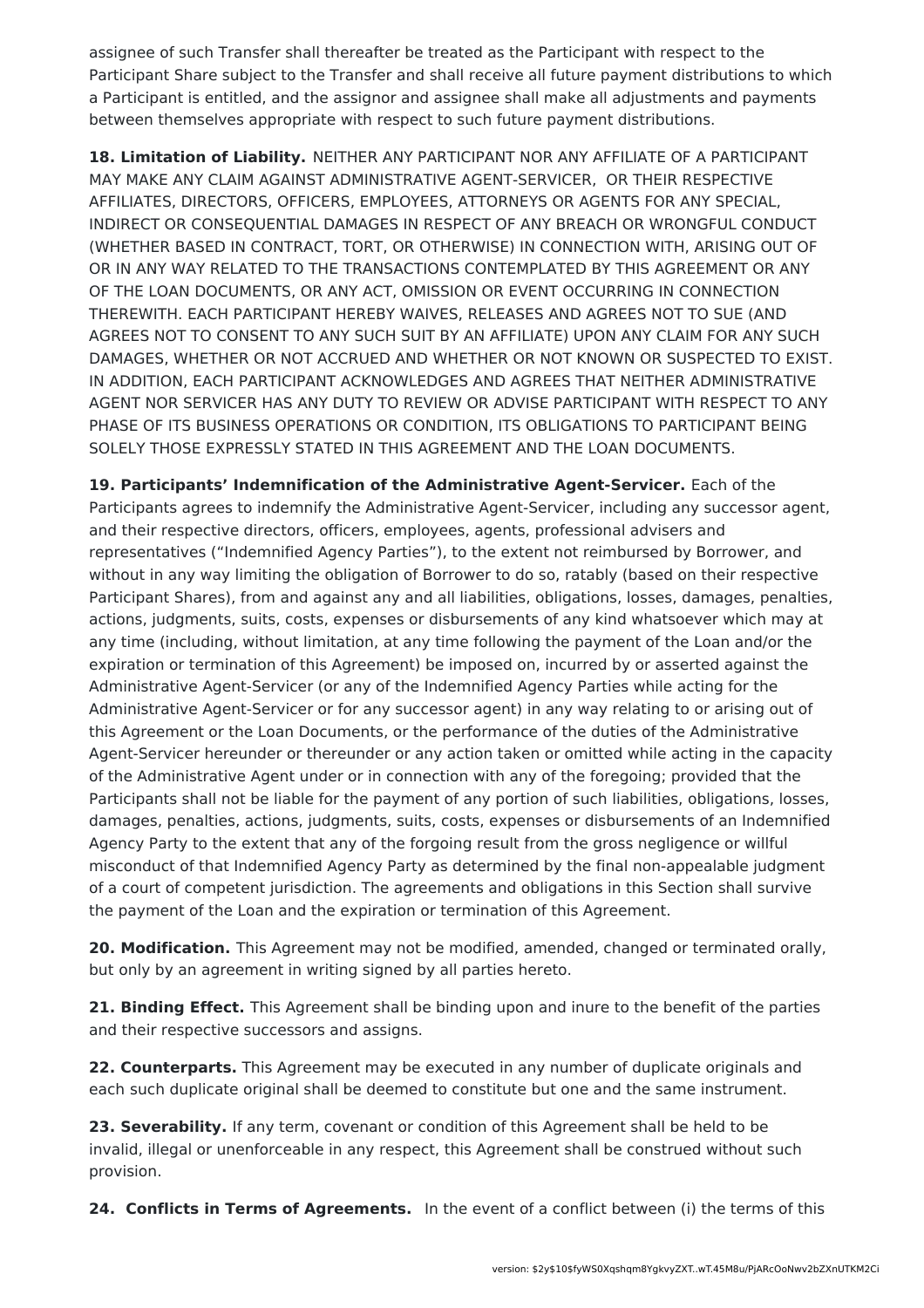Agreement and the terms of the Loan Documents, the terms of this Agreement shall govern.

**25. Governing Law.** This Agreement shall be governed by and construed in accordance with the laws of the State of New York and any actions pertaining to this Agreement shall be brought in the courts of the State of New York, in New York County.

**26. Notice.** Any notice required to be given by this Agreement shall be in writing and shall be sent by email (if the sender's email system provides confirmation of receipt), or by a reputable nationwide or international overnight courier service.

**27. Recitals.** The Recitals set forth in this Agreement are part of this Agreement and have the same force and effect as any numbered section hereof.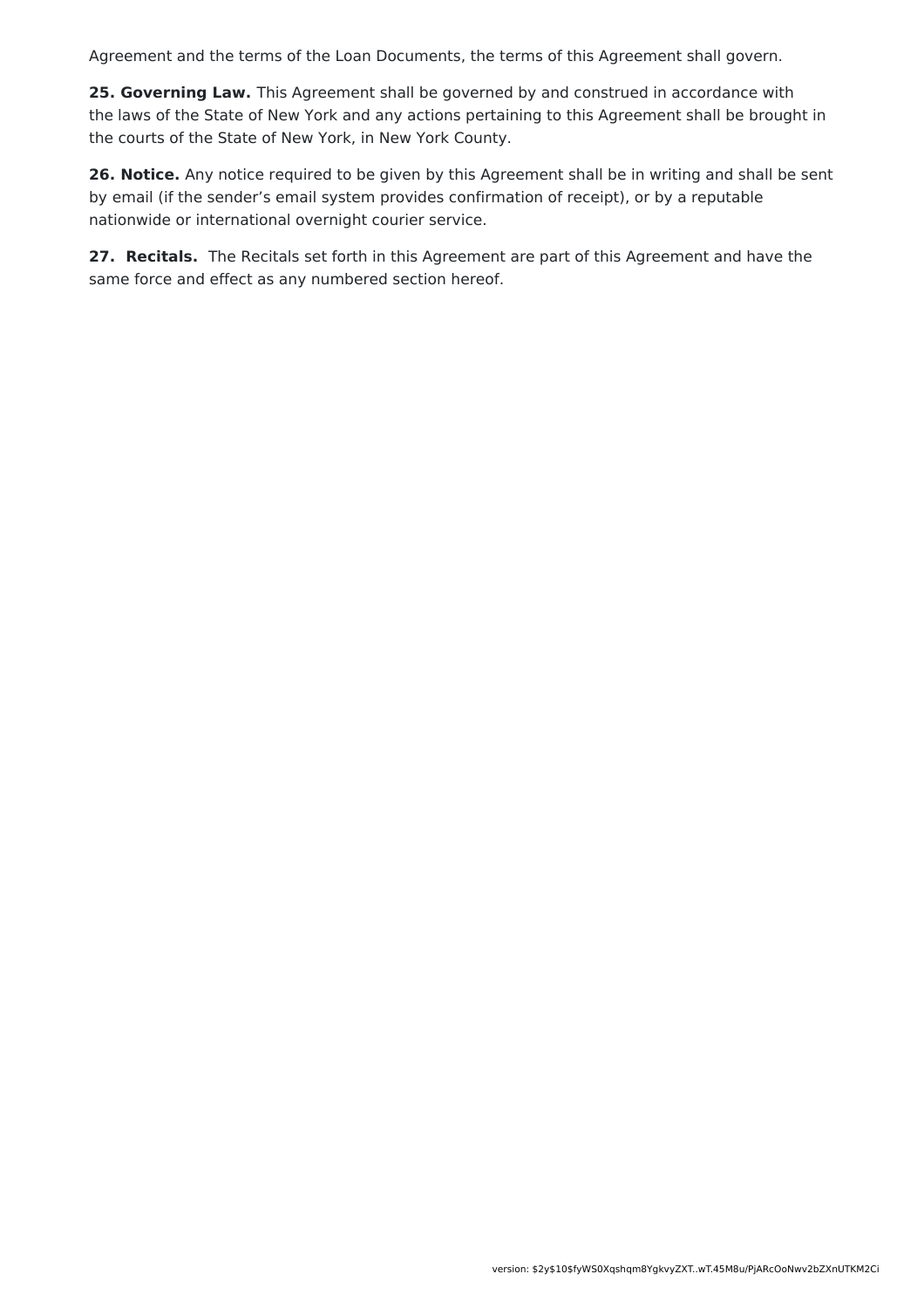#### **THERE IS NO GUARANTY OF REPAYMENT OF LOAN**

#### **SECURITY INTEREST MAY BE INSUFFICIENT TO REPAY INDEBTEDNESS**

IN WITNESS WHEREOF, Administrative Agent-Servicer and Participants have executed this Agreement, as of the day and year first above written.

ADMINISTRATIVE AGENT-SERVICER:

### **STEWARD LENDING LLC**

By: Daniel Miller

Daniel Miller

President

### **PARTICIPANTS:**

By: [INVESTMENT\_INVESTOR\_SIGNATURE]

Name: [INVESTOR\_NAME]

Title: [INVESTOR\_TITLE]

Entity Name: [INVESTOR\_ENTITY\_NAME]